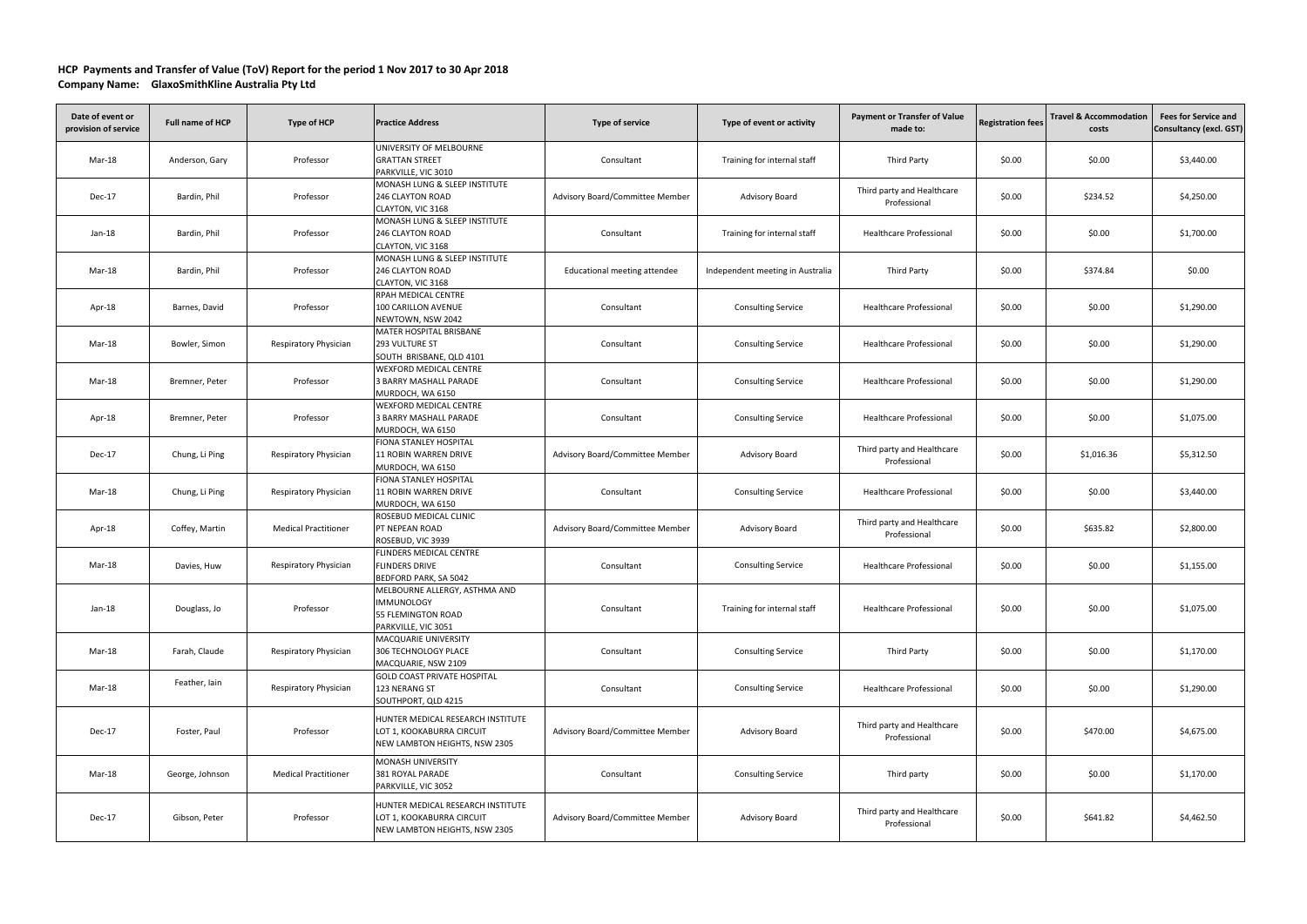| Mar-18   | Gillman, Andrew       | <b>Medical Practitioner</b> | MITCHAM PRIVATE HOSPITAL<br>27 EAST DONCASTER ROAD<br>MITCHAM, VIC 3132                        | Consultant                      | <b>Consulting Service</b>        | Healthcare Professional                    | \$0.00   | \$0.00     | \$1,560.00 |
|----------|-----------------------|-----------------------------|------------------------------------------------------------------------------------------------|---------------------------------|----------------------------------|--------------------------------------------|----------|------------|------------|
| Apr-18   | Hancock, Kerry        | <b>Medical Practitioner</b> | <b>CHANDLERS HILL SURGERY</b><br>194A CHANDLER HILLS ROAD<br>HAPPY VALLEY, SA 5159             | Advisory Board/Committee Member | Advisory Board                   | Third party and Healthcare<br>Professional | \$0.00   | \$497.46   | \$2,800.00 |
| Mar-18   | Harrison, Simon       | Associate Professor         | PETER MCCALLUM CANCER CENTRE<br><b>305 GRATTAN STREET</b><br>MELBOURNE, VIC 3000               | Consultant                      | <b>Consulting Service</b>        | <b>Healthcare Professional</b>             | \$0.00   | \$0.00     | \$3,440.00 |
| Mar-18   | Hayes, Victoria       | <b>Medical Practitioner</b> | ELECTRA PARK MEDICAL CENTRE<br><b>154 HIGH STREET</b><br>ASHWOOD, VIC 3147                     | Consultant                      | <b>Consulting Service</b>        | Healthcare Professional                    | \$0.00   | \$0.00     | \$840.00   |
| Apr-18   | Hespe, Charlotte      | Associate Professor         | <b>GLEBE MEDICAL CENTRE</b><br>114 GLEBE ROAD<br>GLEBE, NSW 2037                               | Advisory Board/Committee Member | <b>Advisory Board</b>            | Third party and Healthcare<br>Professional | \$0.00   | \$468.48   | \$2,800.00 |
| Dec-17   | Hew, Mark             | Associate Professor         | THE ALFRED HOSPITAL<br>55 COMMERCIAL ROAD<br>MELBOURNE, VIC 3004                               | Advisory Board/Committee Member | <b>Advisory Board</b>            | Third Party                                | \$0.00   | \$193.31   | \$4,037.50 |
| Mar-18   | Hunt, John            | <b>Medical Practitioner</b> | LUNG AND SLEEP VICTORIA<br>35 SUMMERHILL ROAD<br>FOOTSCRAY, VIC 3011                           | Consultant                      | <b>Consulting Service</b>        | <b>Healthcare Professional</b>             | \$0.00   | \$0.00     | \$1,170.00 |
| Mar-18   | Irving, Louis         | Associate Professor         | ROYAL MELBOURNE HOSPITAL<br><b>300 GRATTAN STREET</b><br>PARKVILLE, VIC 3052                   | Consultant                      | <b>Consulting Service</b>        | Healthcare Professional                    | \$0.00   | \$0.00     | \$1,290.00 |
| Mar-18   | Jakubowicz, Igor      | <b>Medical Practitioner</b> | KNOXFIELD & COLCHESTER MEDICAL<br><b>CENTRES</b><br>34 RIDDEL ROAD<br>WANTIRNA SOUTH, VIC 3152 | Consultant                      | <b>Consulting Service</b>        | Third Party                                | \$0.00   | \$0.00     | \$840.00   |
| Mar-18   | Jenkins, Christine    | Professor                   | THE GEORGE INSTITUTE FOR GLOBAL<br>HEALTH<br>1 KING STREET<br>NEWTOWN, NSW 2041                | Educational meeting attendee    | Independent meeting in Australia | Third Party                                | \$0.00   | \$204.00   | \$0.00     |
| Feb-18   | Jones, Andrew         | Associate Professor         | ILLAWARRA SLEEP MEDICINE CENTRE<br><b>47 KENNY STREET</b><br>WOLLONGONG, NSW 2500              | Consultant                      | Consulting service               | Healthcare Professional                    | \$0.00   | \$0.00     | \$2,580.00 |
| Dec-17   | Langton, David        | Associate Professor         | PENINSULA HEALTH - FRANKSTON HOSPITAL<br>2 HASTINGS ROAD<br>FRANKSTON, VIC 3199                | Advisory Board/Committee Member | Advisory Board                   | Third Party                                | \$0.00   | \$629.25   | \$4,037.50 |
| Apr-18   | Letran, Tan           | <b>Medical Practitioner</b> | WILSON ROAD MEDICAL CLINIC<br>251-253 WILSON ROAD<br>GREEN VALLEY, NSW 2168                    | Advisory Board/Committee Member | Advisory Board                   | <b>Healthcare Professional</b>             | \$0.00   | \$617.66   | \$2,800.00 |
| Dec-17   | Mackenzie, Tara       | Associate Professor         | RIVERINA RESPIRATORY & SLEEP CENTRE<br>325 EDWARD STREET<br>WAGGA WAGGA, NSW 2650              | Advisory Board/Committee Member | Advisory Board                   | Healthcare Professional                    | \$0.00   | \$2,548.00 | \$4,037.50 |
| $Jan-18$ | Mackenzie, Tara       | Associate Professor         | RIVERINA RESPIRATORY & SLEEP CENTRE<br>325 EDWARD STREET<br>WAGGA WAGGA, NSW 2650              | Consultant                      | <b>Consulting Service</b>        | <b>Healthcare Professional</b>             | \$0.00   | \$0.00     | \$1,487.50 |
| Nov-17   | Morand, Eric          | Professor                   | MONASH MEDICAL CENTRE<br>246 CLAYTON ROAD<br>CLAYTON, VIC 3168                                 | Consultant                      | <b>Consulting Service</b>        | <b>Healthcare Professional</b>             | \$0.00   | \$0.00     | \$1,275.00 |
| Apr-18   | Piazza, Peter         | <b>Medical Practitioner</b> | U1/126 GREAT NORTH ROAD<br>FIVE DOCK, NSW 2046                                                 | Advisory Board/Committee Member | Advisory Board                   | Third party and Healthcare<br>Professional | \$0.00   | \$617.64   | \$2,800.00 |
| Nov-17   | Reddel, Helen         | Professor                   | <b>WOOLCOCK INSTITUTE</b><br>431 GLEBE POINT ROAD<br>GLEBE, NSW 2075                           | Educational meeting attendee    | Independent meeting in Australia | Third Party                                | \$900.00 | \$0.00     | \$0.00     |
| Apr-18   | Soloczynskyj, Andrew  | <b>Medical Practitioner</b> | MELTON MEDICAL CLINIC<br>95 UNITT ST<br>MELTON, VIC 3337                                       | Advisory Board/Committee Member | Advisory Board                   | Healthcare Professional                    | \$0.00   | \$0.00     | \$2,800.00 |
| Mar-18   | Southcott, Anne Marie | Associate Professor         | FOOTSCRAY HOSPITAL, WESTERN HEALTH<br><b>GORDON STREET</b><br>FOOTSCRAY, VIC 3011              | Consultant                      | <b>Consulting Service</b>        | Healthcare Professional                    | \$0.00   | \$0.00     | \$1,290.00 |